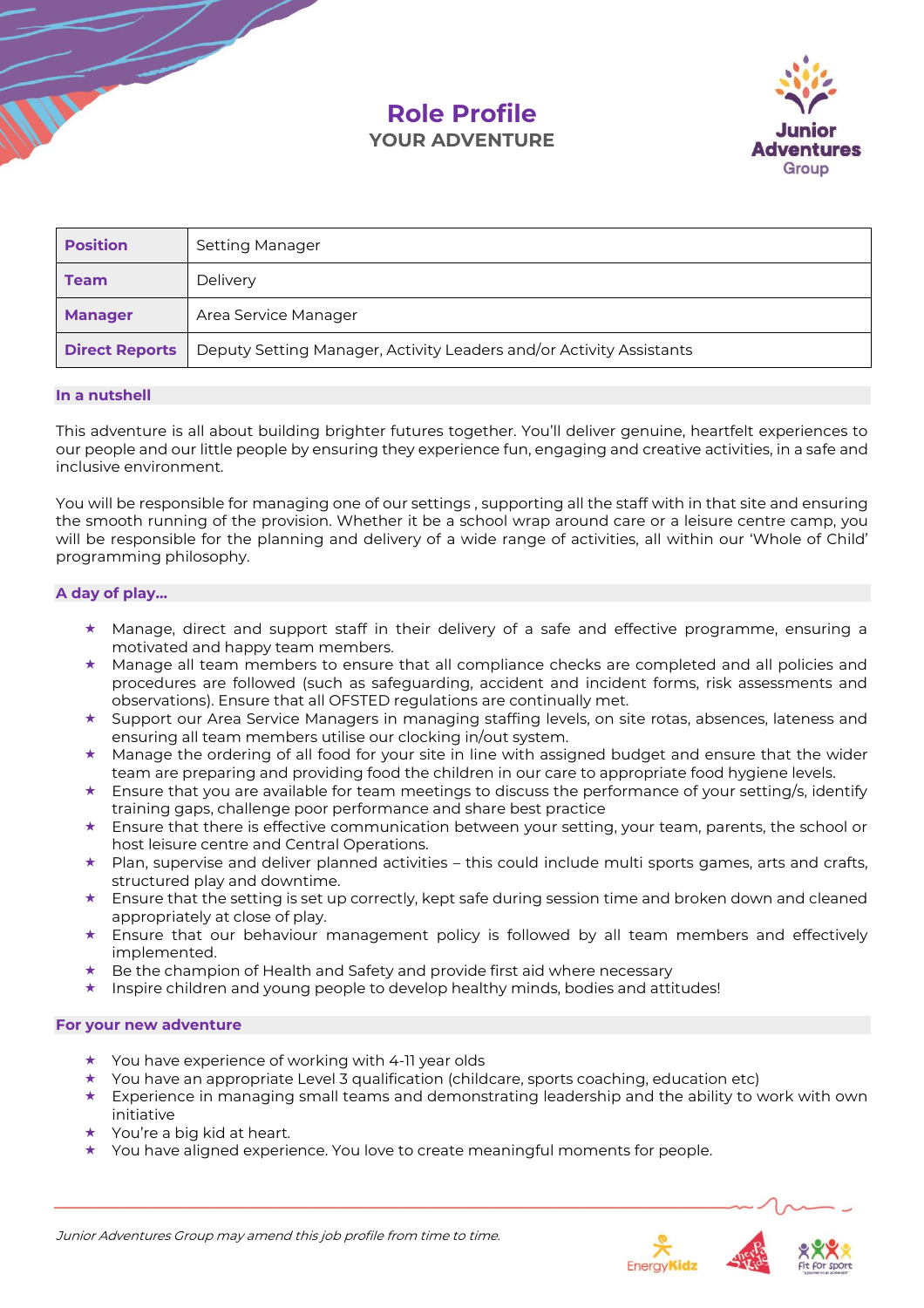

- You are driven. You're perceptive, you ask questions and you strive to understand.
- You enjoy solving problems. You don't get flustered easily. You're comfortable managing your time and can be counted on to skilfully handle feedback and complaints.
- $\star$  You are people-focused. You're warm, honest and genuine.
- $\star$  You get a kick out of creating unexpected experiences which make people go *wow!*
- You're cool under pressure. You are self-assured. You listen intently.
- You speak eloquently. You can explain just about anything to anyone and you're comfortable communicating at all levels. You're authentic when you express yourself. People trust you.
- $\star$  You have a can-do approach. You think on your feet. Switching up tasks and juggling multiple priorities comes naturally to you.

#### **What success looks like**

- ✓ **Be Considerate** Show you care
- ✓ **Be Passionate** Love what you do
- ✓ **Be Courageous** Show you are resilient
- ✓ **Make a Difference** Leave a positive legacy

And the key ways that you will help us build brighter futures together…

- ✓ **To be an employer of choice** make sure that we are supporting our team members to develop and be the best that they can be
- ✓ **To be a trusted, long term partner that exceeds customer expectations** communicate with our parent and schools to make sure we are delivering on their expectations
- ✓ **To deliver significant, sustainable growth**  deliver first class care for the little people that look to us for guidance

#### **What we offer you**

- $\star$  The chance to build brighter futures for children.
- $\star$  Access to 24/7 Employee Assist Programs through Health Assured.
- $\star$  Discounted wrap around school care and holiday club (if you have little ones).
- $\star$  A little bit of security for your future with a workplace pension scheme.
- $\star$  A place where you can let your personality shine.
- $\star$  Rewards for recommending your family and friends to come and join the family.
- Paid training and regular personal and professional development.
- A structured 4 week induction to set you up for success.
- ★ Fun. It's what big kids do. We like to be 100% human rather than corporate.

# **Sign off**

I've read and understand the requirements of this adventure. I'll carry out the position to the best of my ability and will chat with my manager if I don't understand the expectations of me.

I'm also aware that this document is not intended to create any binding obligation on Junior Adventures Group UK to provide me with the benefits described above. They may be varied during my employment.

Finally, I realise this job description will evolve based on emerging priorities and shifts in business needs and therefore will be updated from time to time.